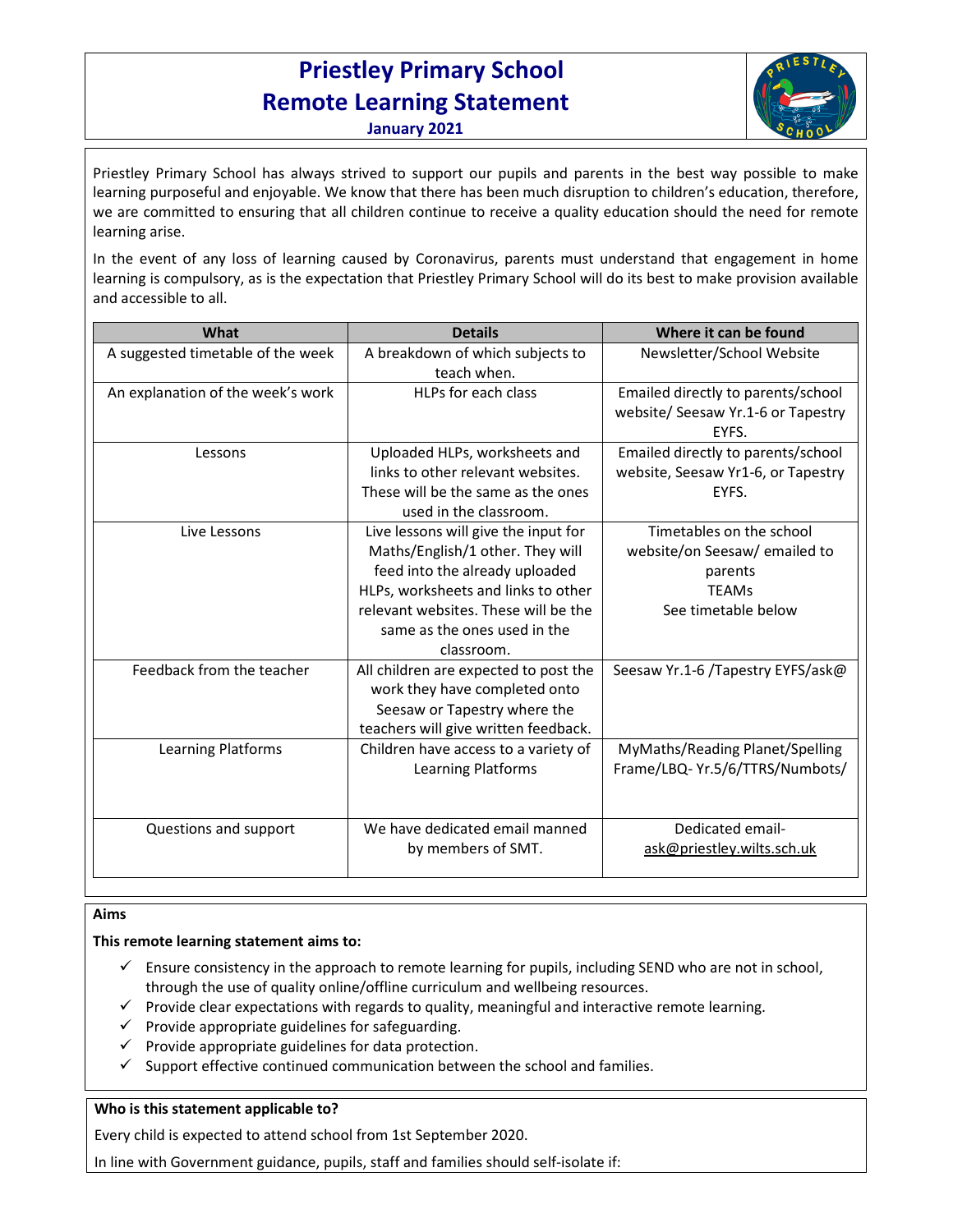They display any of the following symptoms:

- $\checkmark$  A continuous, dry cough
- A high temperature above 37.8℃
- $\checkmark$  A loss of, or change to, their sense of smell or taste
- $\checkmark$  Have had access to a test and this has returned a positive result for Covid-19
- $\checkmark$  Live with someone who has tested positive
- $\checkmark$  Contacted by Track and Trace

This plan outlines the remote learning expectations for individuals, class bubbles or partial/whole school closure due to Covid-19.

However, whilst isolating, if children themselves become unwell with COVID related or other illness, then they should not be expected to engage in home learning.

Teachers will not be expected to provide remote learning for individual pupils who are absent from school due to non-COVID related illness.

If we are required to be open for in-school provision of Critical Workers/Vulnerable children will follow the same learning plan as for those children at home. Teaching Assistants may be required to support pupils in school or remotely.

# **Learning Platforms**

- $\checkmark$  The school website will be used to access the HLPs and other learning activities. Home learning for each year group can be accessed through the Parents Information tab. **https://www.priestley.wilts.sch.uk/copy-ofhome-learnng-term-2**
- $Y$  Yr.1 -6 Seesaw is an online portal containing many activities for a full range of subjects. Each child has their own login and teachers can set tasks for the children. Completed tasks should then be submitted to their teacher via Seesaw**. https://web.seesaw.me/platforms**
- $\checkmark$  EYFS Tapestry is an online portal containing many activities for a full range of subjects. Each child has their own login and teachers can set tasks for the children. Completed tasks should then be submitted to their teacher via Tapestry. **https://tapestryjournal.com/**
- MyMaths- **https://login.mymaths.co.uk/login**
- Reading Planet **https://my.risingstars-uk.com/Default.aspx?ReturnUrl=%2**
- Phonic Bugclub **https://login.pearson.com/**
- Times Table Rockstars **https://play.ttrockstars.com/auth/school/student**
- Numbots **https://play.numbots.com/#/account/school-login/51872**
- SpellingFrame **– https://spellingframe.co.uk/**
- Learning by Questions Yr.5/6 only LBQ -https://www.lbq.org/Login

# **Other tools to support the deliver the remote curriculum**

We will be taking a 'blended' approach to delivering remote learning. Work tasks set will, as much as reasonably possible, mirror the work being taught back in school.

Resources to deliver remote education include:

- Priestley teacher designed HLP based on National Curriculum year group objectives.
- Printed work packs
- Oak National Academy
- White Rose Maths
- BBC Bitesize
- You tube

Teaching remotely is different to teaching in the classroom. The reason we will not be delivering live lessons is to enable teachers' time to prepare learning and correspond with children via Seesaw and Tapestry. This personal feedback will be important in keeping children feeling part of the class and school community and ensuring continued good progress**.** 

The school will identify pupils with potential barriers to accessing remote learning. I-pads have been loaned to families. Printed materials will be available for pupils who do not have suitable online access.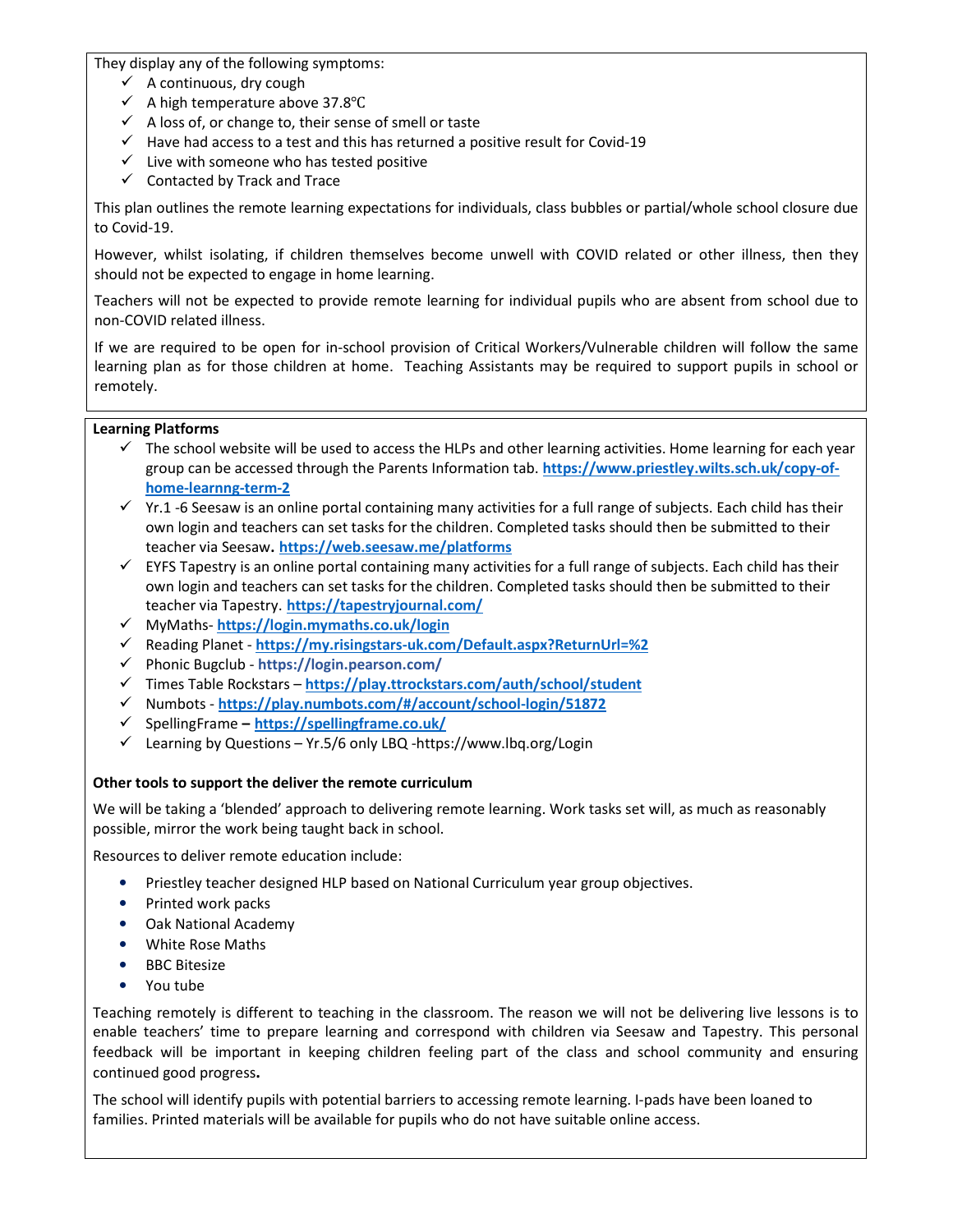#### **Curriculum**

Teachers will plan lessons, from across the curriculum, linked to their year group curriculum sequence and expectations and will provide resources to support tasks for home learners.

When remote learning is required for the whole class, where the partner year group classes remain in school, work set will be closely aligned with the learning in school. This will help to maintain parity within the year group. However, parents and pupils must appreciate the same learning experience cannot be exactly replicated at home.

The work set will be meaningful and ambitious and of an equivalent time to the core teaching time children would receive in school. Children in EYFS & KS1 will have approximately three hours of home learning a day (less for the youngest children) Children in KS2 will have approximately four hours of learning a day. We will not rely on longterm projects or lengthy internet research activities. A suggested daily timetable is available so parents can plan a structured day similar to school, if they wish to.

Teachers will provide, when appropriate, videos with clear explanations of new content using other high quality teaching videos. e.g., Oak Academy, White Rose Maths, BBC Bitesize.

The normal school approach and teaching strategies for English and Maths will be followed – methods and modelling used will be familiar to the children.

Foundation subject tasks will also be provided and will follow the year group curriculum map and planning objectives.

Daily physical activity will be encouraged, and teachers will share home PE activities.

Through the regular checking of work and assessing understanding, teachers will gauge children's progress. Teachers will adjust the pace or difficulty of what is being taught by revising material and/or simplifying explanations.

Reasonable adjustment to remote learning resources for pupils with high SEND needs and/or EHCPs will be made. The SENDCo will ensure children, who would normally receive additional support from outside agencies, continue to receive this as long as the agencies are able to engage.

#### **Appendix 1: Details how our Remote Learning Statement adheres to the DfE guidance.**

#### **Well-being**

Mental Health and well-being not only have a huge impact on our ability to learn but contributes to our ability to lead positive, purposeful lives.

It is normal for children to feel worried or anxious at the moment. We have all experienced sudden changes in our lives and routines – and we are living with lots of uncertainty about the coming weeks. For some children, the coronavirus pandemic may also worsen or trigger anxieties they were already struggling with.

When planning curriculum tasks during for remote learning, teachers will also include activities to support wellbeing.

Please find below a range of resources to help you to help your child to maintain good mental health during the COVID-19 pandemic:

#### **CAMHS**

**Young Minds NSPCC Coronavirus – A book for children Cosmic Kids Yoga** 

#### **E-Safety**

Priestley children are taught in school about keeping safe online. During periods of self-isolation children will likely be spending more time online when at home. Child will need support from their parents to ensure they stay safe and communicate respectfully.

To support parents with online safety, the children Acceptable Use Policy (AUP) and other online safety resources are available on the school website.

Any allegation of abuse or bullying will be taken seriously and dealt with according to the school online safety policy immediately

**Websites to support Internet Safety Thinkuknow** is the Online Safety Program from the National Crime Agency. They have introduced a set of activities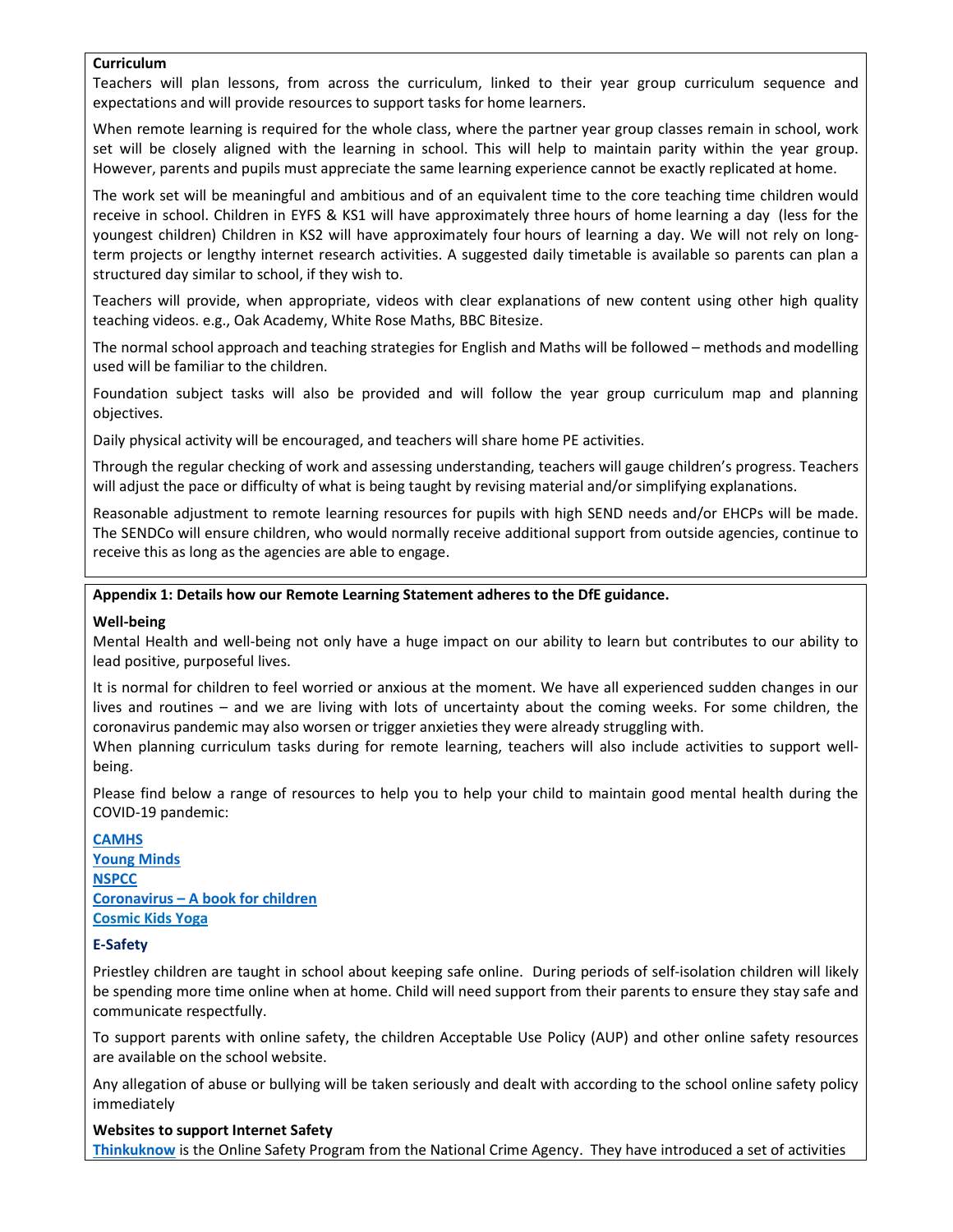to support children and parents to be safe online. Please see the school website for activities that relate to your child.

## **Be SMART online** on this website you will find information you need to keep your child safe online.

## **Safeguarding**

- Our Child Protection/Safeguarding Policy still stands
- Staff must ensure they continue to be guided by the Schools Safeguarding Policy.
- At all times, all staff will comply with the Guidance for Staff Code of Conduct, Safer Working Practice, Safeguarding/Child Protection Policy and the Acceptable Usage Policy.
- All staff will only communicate with children using the agreed school channels e.g., Seesaw/Tapestry/ask@
- Teachers will report all safeguarding concerns shared by parents and/or pupils to the DSL.
- Teachers must monitor and report concerns e.g., lack of contact/absence of children registering or submitting home learning
- A member of the SLT will ensure welfare checks are made for children who are not engaging with daily learning, with EHCPs and/or other pupils identified as vulnerable.

#### **If making calls home, staff will:**

- Use professional language and act appropriately.
- Call within school hours.
- Use a school registered phone.

## **Communicating with children via learning platforms, staff will:**

- Use professional language and act appropriately.
- Respond within appropriate hours.
- Use school registered electronic devices.

## **Remote teaching for staff who are self-isolating**

Teaching staff are required to self-isolate if they show Covid-19 symptoms or they have been told to self-isolate with a letter to confirm this. Teachers are required to follow protocols for sickness absence.

If a member of staff is self-isolating and is unwell themselves, they will not be expected to provide remote learning. This will be covered by another member of staff.

Staff who are self-isolating because of other circumstances and are themselves well, will continue to engage with work tasks as directed by the Headteacher

#### **The Role of Teachers**

If a teacher is self-isolating alongside their class, they will be expected to be available for their usual working hours.

If they are unable to work for any reason during this time, for example due to sickness or caring for a dependent, they should report this using the normal absence procedure.

Depending on the isolation/lockdown scenario, and DfE guidelines, Teachers will support by:

- $\checkmark$  Planning and providing well-structured and sequenced lessons in line with the NC.
- $\checkmark$  Providing feedback to pupils who have uploaded work via Seesaw/Tapestry.
- $\checkmark$  Monitor engagement of learning platforms.
- $\checkmark$  Follow up children who are not engaging
- $\checkmark$  Liaise with their partner class teachers on any future lesson preparation, as appropriate.

#### **The Role of Teaching Assistants**

If a Teaching Assistant is self-isolating alongside their class, they will be expected to be available for their usual working hours.

If they are unable to work for any reason during this time, for example due to sickness or caring for a dependent, they should report this using the normal absence procedure.

Depending on the isolation/lockdown scenario, and DfE guidelines, Teaching Assistants will support by:

- $\checkmark$  Providing feedback to pupils (assigned to them) who have uploaded work via Seesaw/Tapestry.
- $\checkmark$  Liaise with their class teacher on any future lesson preparation, as appropriate.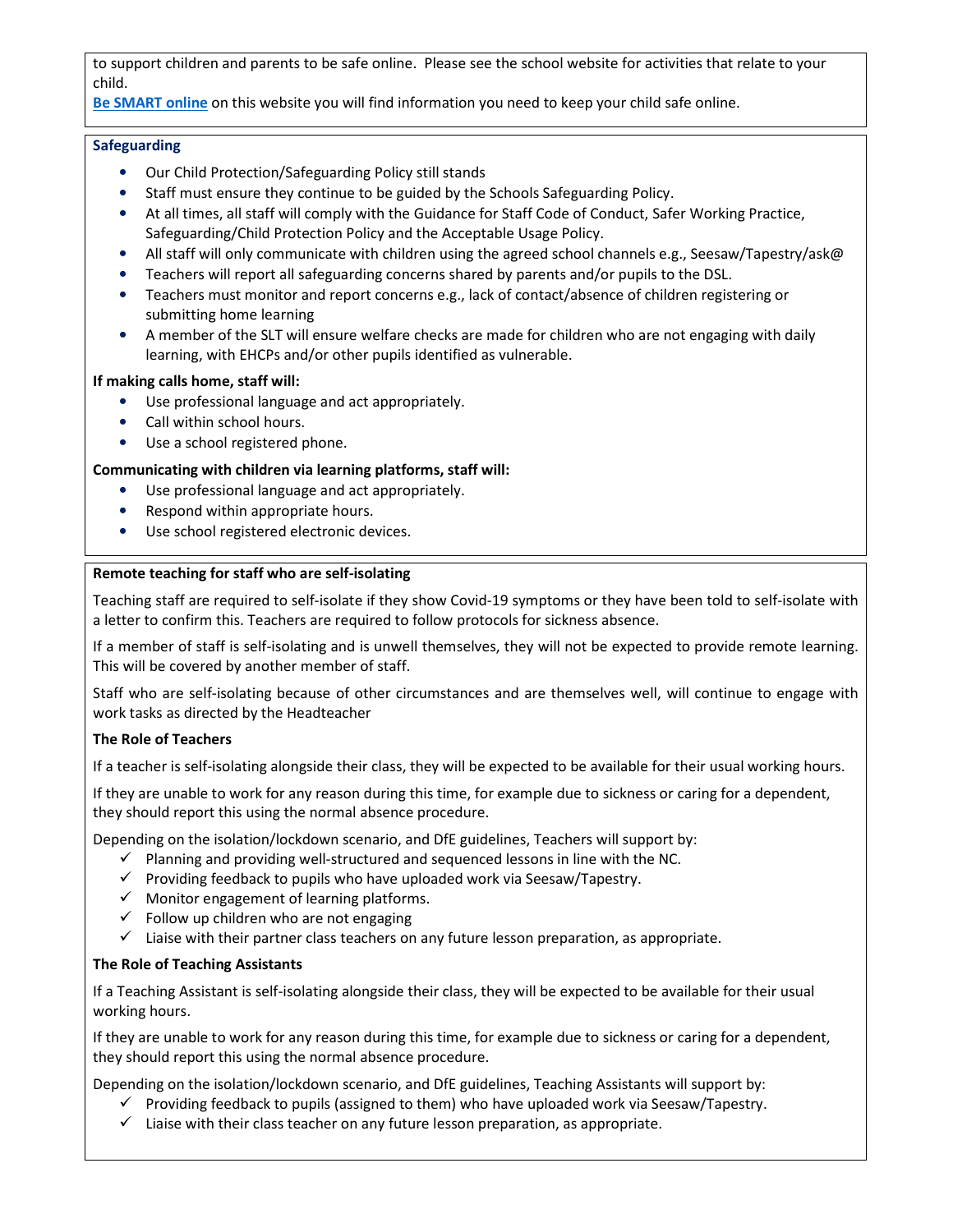# **The Role of Pupils**

Staff can expect pupils, supported by their parents, learning remotely to:

- $\checkmark$  Read and agree to the children's Acceptable Use Policy terms.
- $\checkmark$  Be contactable during the school day although we are aware the child may not always be in front of a device the entire time.
- $\checkmark$  Try to follow the structure of a 'school day' guided by the suggested timetable.
- $\checkmark$  Complete work to a standard they know their teacher would expect in school.
- $\checkmark$  Seek help if they need it, from parents, teachers or teaching assistants.
- $\checkmark$  Alert teachers if they are not able to complete work.

# **The Role of Parents**

Staff can expect parents with children learning remotely to:

- $\checkmark$  Use ask@priestley.wilts.sch.uk to contact the school with any queries.
- $\checkmark$  Read and support children with understanding the Acceptable Use Policy terms.
- $\checkmark$  Support children each day by viewing and discussing the work set.
- $\checkmark$  Find appropriate place to for their child to work and encourage them to work with good levels of commitment and concentration.
- $\checkmark$  Help their children submitting completed work to their teacher via Seesaw/Tapestry.
- $\checkmark$  Make the school aware if their child is sick or otherwise cannot complete the work.
- $\checkmark$  Seek help from the school if needed.
- $\checkmark$  Be respectful when making any complaints or concerns known to staff.

## **Data Protection**

#### **Accessing Personal Data**

When accessing personal data (e.g., parent contact details) for remote learning purposes, all staff members will:

- $\checkmark$  Only access the data via school office or the secure remote server.
- $\checkmark$  Only use school devices to access data.
- $\checkmark$  Do not share any details with third parties.

#### **Keeping Devices Secure**

#### **Staff with school devices at home must:**

- $\checkmark$  Keep the device password-protected
- $\checkmark$  Make sure the device locks if left inactive for a period of time
- $\checkmark$  Not share the devices among family or friends

#### **Monitoring and Review**

This document should not be read in isolation but alongside all guidance, policies and procedures that have been produced by the school, including, but not limited to amended Safeguarding Policy, amended Behaviour Policy and Return Curriculum plan.

This policy will be reviewed at appropriate intervals in response to the pandemic by the Head teacher. At every review, it will be approved by the Governing Body.

# **Remote Learning Statement adheres to the DfE guidance in the following ways**

| Use a curriculum sequence that allows access to high-<br>quality online and offline resources and teaching videos<br>that is linked to the school's<br>curriculum<br>and<br>expectations. | We will continue to offer learning based on the short and<br>medium-term planning in place. Children in the same<br>year group, at home and in school, will receive the same<br>coverage.<br>Pre-recorded third party videos will be available                                                                         |
|-------------------------------------------------------------------------------------------------------------------------------------------------------------------------------------------|------------------------------------------------------------------------------------------------------------------------------------------------------------------------------------------------------------------------------------------------------------------------------------------------------------------------|
| Give access to high quality remote education resources                                                                                                                                    | Give access to high quality remote education resources<br>Priestley teachers will plan HLP tasks in line with the<br>planned curriculum using Priestley<br>methods of<br>instruction.<br>All children have been issued log in details for Seesaw &<br>Tapestry.<br>Resources from Oak Academy, Bitesize and White Rose |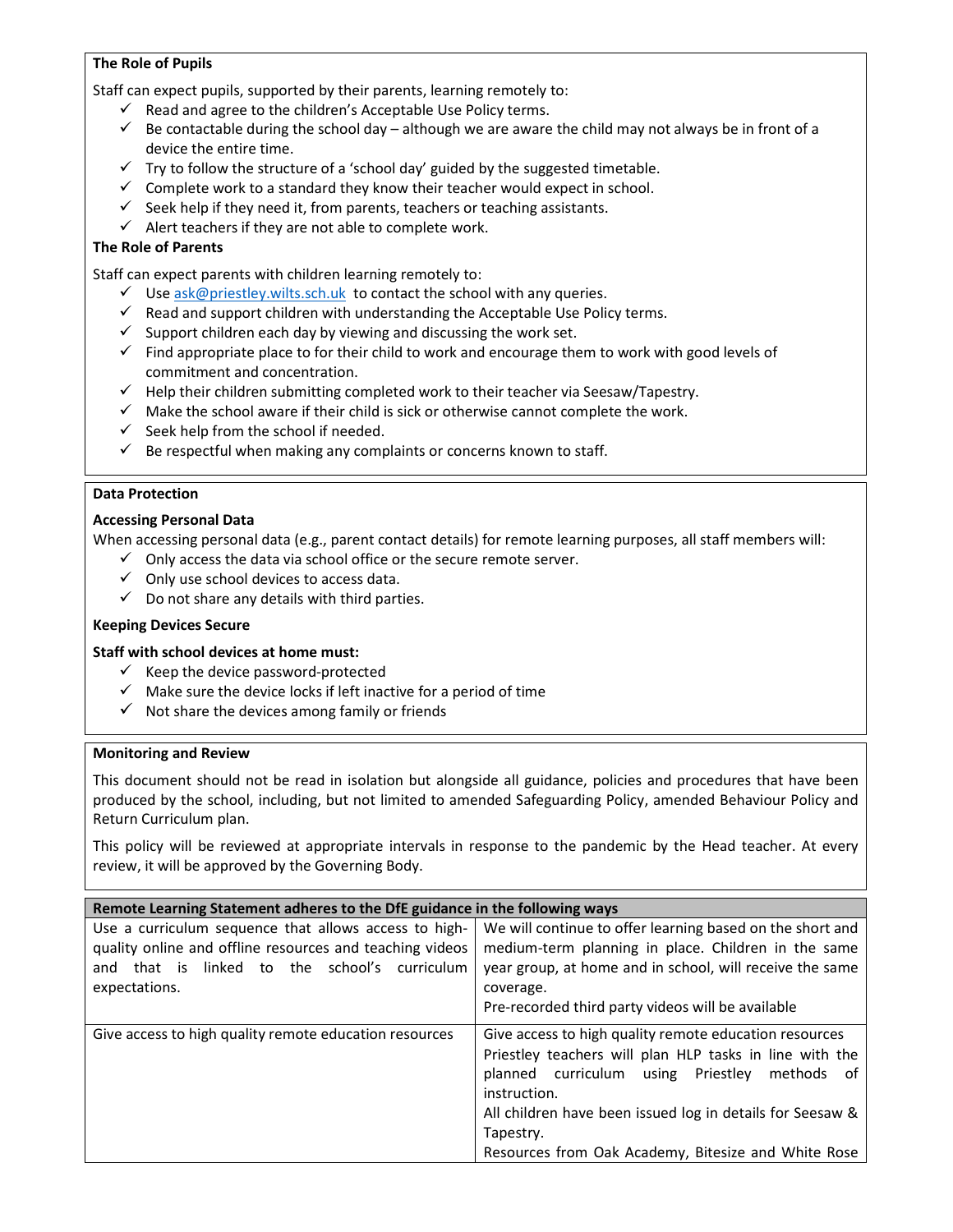|                                                                                                                                                                                                                                         | Maths may also be use.<br>Children have login details for other learning platforms<br>that will be monitored - see the list above.                                                                                                                                                                                                                                                                                                                                                                                                                   |
|-----------------------------------------------------------------------------------------------------------------------------------------------------------------------------------------------------------------------------------------|------------------------------------------------------------------------------------------------------------------------------------------------------------------------------------------------------------------------------------------------------------------------------------------------------------------------------------------------------------------------------------------------------------------------------------------------------------------------------------------------------------------------------------------------------|
| Select the online tools that will be consistently used<br>across the school in order to allow interaction,<br>assessment and feedback and make sure staff are<br>trained in their use                                                   | The school website and Seesaw/Tapestry/ask@ will be<br>used to deliver remote education.<br>Children & Staff are familiar with Seesaw & Tapestry and<br>will be taught how to submit work via Seesaw & Tapestry<br>Children will be shown how to access home leaning on<br>the school website.                                                                                                                                                                                                                                                       |
| Recognise that younger pupils and some pupils with<br>SEND may not be able to access remote education<br>without adult support and so schools should work with<br>families to deliver a broad and ambitious curriculum                  | Any children requiring bespoke provision will be<br>supported by the class teacher and SENDCo. Via adapted<br>HLPs.<br>Printed and/or physical resources will be distributed as<br>required.                                                                                                                                                                                                                                                                                                                                                         |
| Set assignments so that pupils have meaningful and<br>ambitious work each day in a number of different<br>subjects and tasks.                                                                                                           | HLPs will be posted onto the Parents Information tab of<br>the school website.<br>HLPs will be emailed directly to the parents.<br>HLPs will be uploaded to Seesaw.<br>Further work will be posted on Seesaw linked to<br>objectives/topics for the week.<br>Further tasks set on MyMaths/Spelling Frame and<br>Reading Planet to support the subjects and tasks<br>HLPs/Tasks set will closely mirror the leaning already<br>planned for the class.<br>HLPs will set learning tasks from across the NC following<br>the medium-term planning cycle. |
| Teach a planned and well-sequenced curriculum so that<br>knowledge and skills are built incrementally, with a good<br>level of clarity about what is intended to be taught and<br>practised in each subject                             | Teachers will continue to follow their own planning and<br>provide session following the same sequence in each<br>HLP.<br>Supported<br>by additional learning platforms<br>and<br>websites.                                                                                                                                                                                                                                                                                                                                                          |
| Provide frequent, clear explanations of new learning the<br>teacher will offer a mix of pre-recorded video and<br>content, delivered by a teacher in the school or through<br>high-quality curriculum resources or videos               | Teachers will offer a mix of pre-recorded third-party<br>videos and feedback via Seesaw/Tapestry/MyMaths<br>Teacher Assistants will also provide feedback through<br>the above sites.<br>Live lesson input will happen throughout the day. (See<br>attached timetables)                                                                                                                                                                                                                                                                              |
| Gauge how well pupils are progressing through the<br>curriculum, using questions and other suitable tasks, and<br>set a clear expectation on how regularly teachers will<br>check work                                                  | Teachers will make assessments and give feedback on<br>the work submitted via Seesaw & Tapestry or ask@.<br>Staff will text/message/call parents where children are<br>not engaging with remote learning.<br>If appropriate, teachers may communicate with parents<br>(via email or phone) to support and feedback.                                                                                                                                                                                                                                  |
| Enable teachers to adjust the pace or difficulty of what is<br>being taught in response to questions or assessments,<br>including, where necessary, revising material<br>or<br>simplifying explanations to ensure pupils' understanding | Teachers will analysis submitted work and make<br>appropriate adjustments to work/tasks.                                                                                                                                                                                                                                                                                                                                                                                                                                                             |
| Plan a programme that is of equivalent length to the<br>core teaching pupils would receive in school, ideally<br>including daily contact with teachers                                                                                  | A daily suggested timetable has been devised ensuing<br>pupils received daily English and Maths input tasks.<br>HLPs contain:<br>English - Reading & Writing<br>$\bullet$<br>Spellings/Phonics<br>Grammar                                                                                                                                                                                                                                                                                                                                            |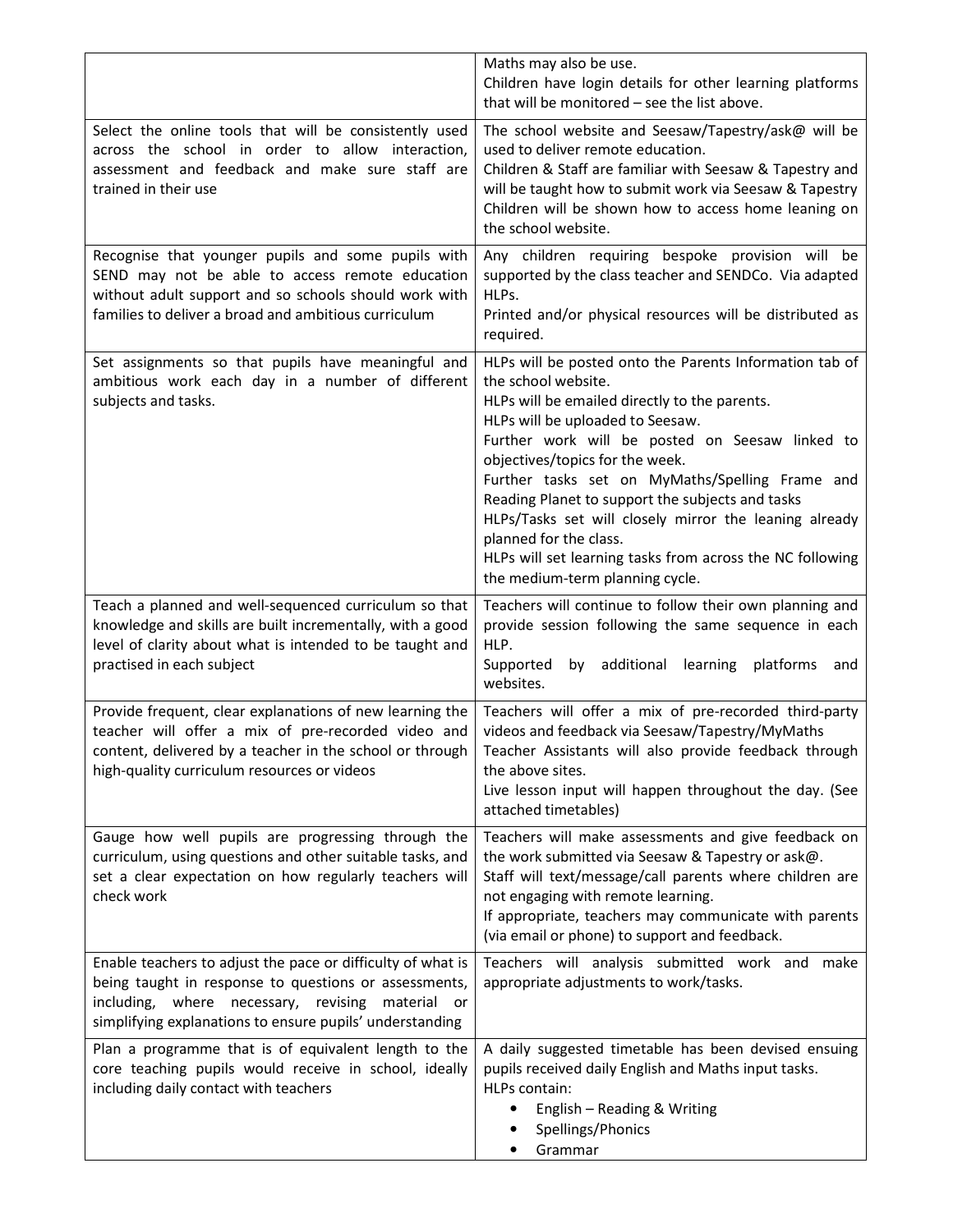| Maths - including arithmetic and reasoning         |  |  |  |
|----------------------------------------------------|--|--|--|
| • Science -science theme being covered             |  |  |  |
| Art/DT- based on topic cycle                       |  |  |  |
| Geography/History - depending on topic cycle       |  |  |  |
| Computing                                          |  |  |  |
| RE/PSHE                                            |  |  |  |
| <b>PE</b><br>$\bullet$                             |  |  |  |
| Pupils will also be given tasks from across the NC |  |  |  |
| including E-safety and wellbeing.                  |  |  |  |
|                                                    |  |  |  |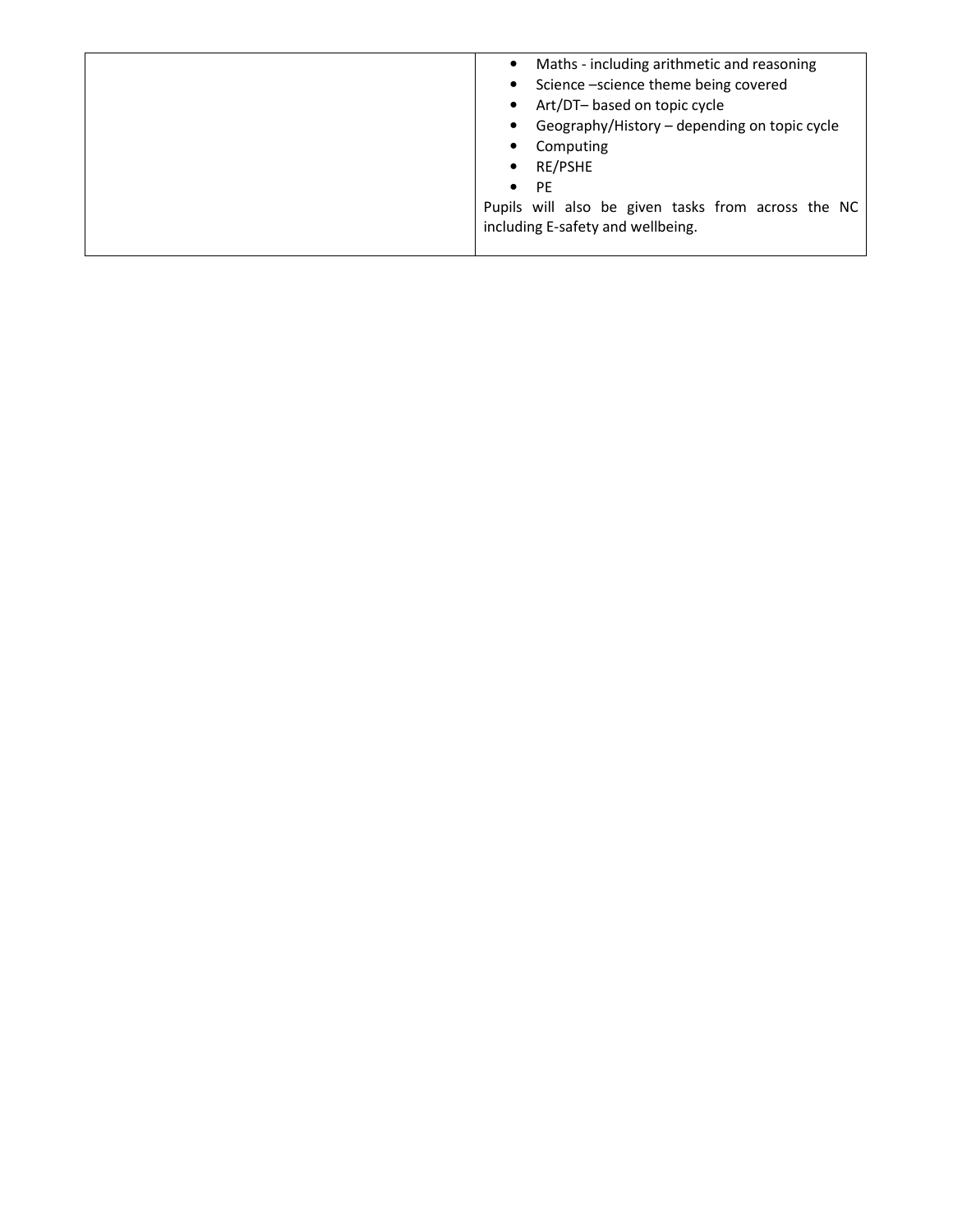# **Appendix.**

| <b>EYFS</b> | $9:00 - 9:30$      | $9:30 - 10:00$ | 10:00-       | 10:15-10:45            | 10:45 - 11:15                          | 11:15-12:00     | $12:00 -$ | $1:00-2:20$     | $2:20 -$   |
|-------------|--------------------|----------------|--------------|------------------------|----------------------------------------|-----------------|-----------|-----------------|------------|
|             |                    |                | 10:15        |                        |                                        |                 | 12:50     |                 | 2:50       |
| Monday      | <b>Phonics DfE</b> | Live Maths     | <b>Break</b> | HLP work               | Live                                   | <b>HLP</b> work | Lunch     | HLP work        | Live Story |
|             | online             | input          |              | Independent            | English/Phonics                        | Independent     |           | Independent     | time       |
|             | lesson             |                |              |                        | input                                  |                 |           |                 |            |
| Tuesday     | <b>Phonics DfE</b> | Live Maths     |              | HLP work               | Live                                   | <b>HLP</b> work | Lunch     | HLP work        | Live Story |
|             | online             | input          |              | Independent            | English/Phonics                        | Independent     |           | Independent     | time       |
|             | lesson             |                |              |                        | input                                  |                 |           |                 |            |
| Wednesday   | Phonics DfE        |                |              | <b>HLP Independent</b> |                                        |                 | Lunch     | <b>HLP</b> work | Live Story |
|             | online             |                |              |                        | PPA - classes in school covered by TAs |                 |           | Independent     | time       |
|             | lesson             |                |              |                        |                                        |                 |           |                 |            |
| Thursday    | <b>Phonics DfE</b> | Live Maths     |              | HLP work               | Live                                   | <b>HLP</b> work | Lunch     | HLP work        | Live Story |
|             | online             | input          |              | Independent            | English/Phonics                        | Independent     |           | Independent     | time       |
|             | lesson             |                |              |                        | input                                  |                 |           |                 |            |
| Friday      | <b>Phonics DfE</b> | Live Maths     |              | <b>HLP</b> work        | Live                                   | <b>HLP</b> work | Lunch     | HLP work        | Live Story |
|             | online             | input          |              | Independent            | English/Phonics                        | Independent     |           | Independent     | time       |
|             | lesson             |                |              |                        | input                                  |                 |           |                 |            |

# **Home Learning**

This timetable outlines live lessons and subjects for pupils working remotely during school closure.

Children will be invited to live sessions scheduled in MS Teams by their teacher.

Task instructions are given via Tapestry, HLPs & MS Teams.

Children in EYFS are expected to complete approx. 3 hours of learning each day, inclusive of teaching time and completion of self-directed tasks.

Children should take breaks away from screens between tasks and incorporate daily exercise into their day

| <b>Year Group</b>                      | Independent work in school | <b>Live Teaching Sessions</b> | <b>Break/Lunchtime</b> | <b>PPA</b>                   |
|----------------------------------------|----------------------------|-------------------------------|------------------------|------------------------------|
| <b>EYFS = Ducklings &amp; Goslings</b> | or at home- HLPs           |                               |                        | <b>HLP-</b> independent work |
| <b>Teacher - Mrs Gostrate</b>          |                            |                               |                        |                              |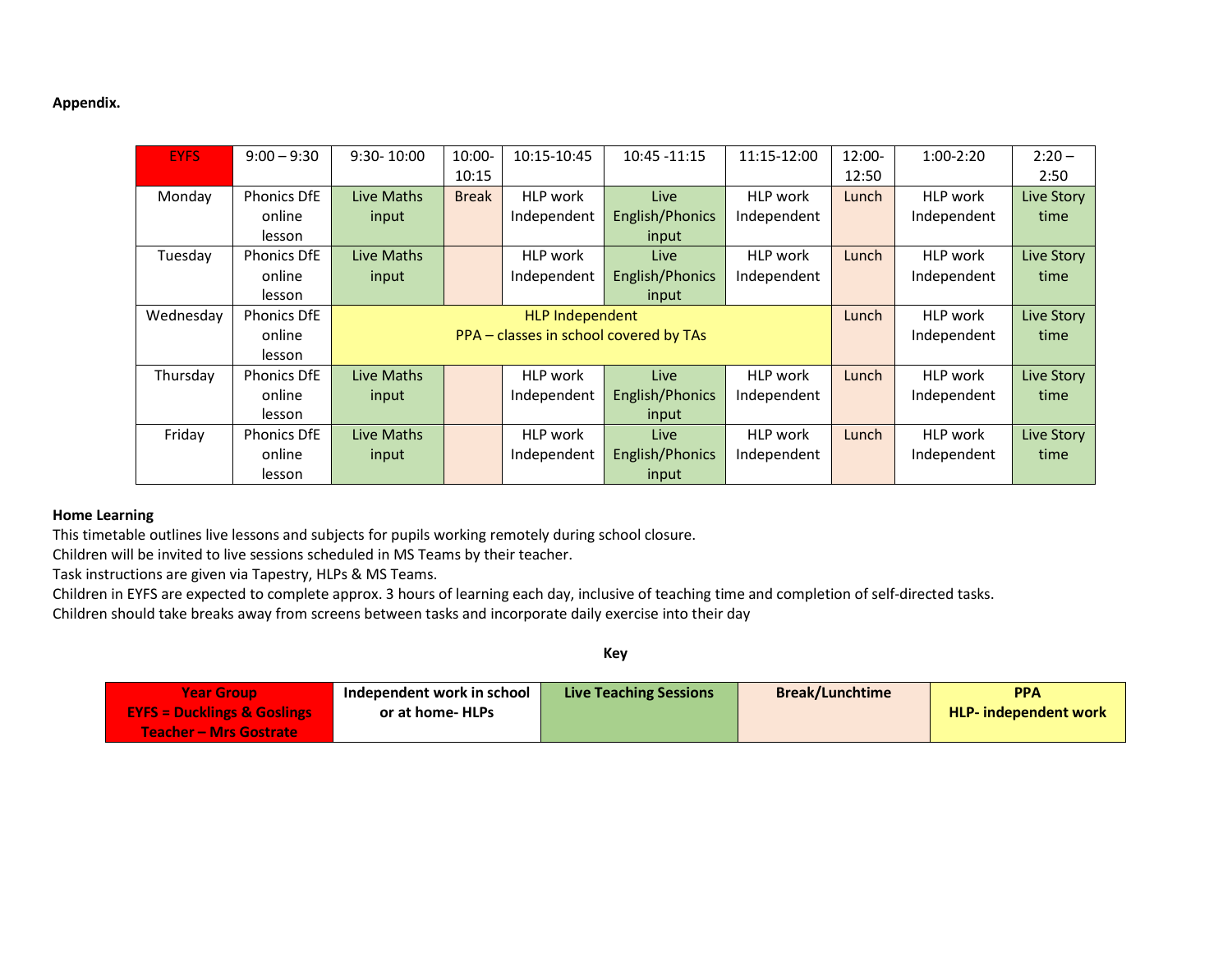| KS1       | $9:00 - 9:30$      | $9:30 - 9:45$        | $9:45-$      | $10:00 -$  | 10:30 -11:00                          | $11:00-$ | 11:30 -12:00 | 12:00- | $1:00-2:20$ | $2:20 - 2:50$       |
|-----------|--------------------|----------------------|--------------|------------|---------------------------------------|----------|--------------|--------|-------------|---------------------|
|           |                    |                      | 10:00        | 10:30      |                                       | 11:30    |              | 12:50  |             |                     |
| Monday    | <b>Phonics DfE</b> | <b>Funky Fingers</b> | <b>Break</b> | Live Maths | Maths                                 | Live     | English      | Lunch  | HLP work    | <b>Live Reading</b> |
|           | online             | <b>Spellings</b>     |              | input      | Independent                           | English  | Independent  |        | Independent | input               |
|           | lesson             | Grammar              |              |            |                                       | input    |              |        |             |                     |
| Tuesday   | <b>Phonics DfE</b> | <b>Funky Fingers</b> | <b>Break</b> | Live Maths | Maths                                 | Live     | English      | Lunch  | HLP work    | <b>Live Reading</b> |
|           | online             | <b>Spellings</b>     |              | input      | Independent                           | English  | Independent  |        | Independent | input               |
|           | lesson             | Grammar              |              |            |                                       | input    |              |        |             |                     |
| Wednesday | <b>Phonics DfE</b> |                      |              |            | <b>HLP Independent</b>                |          |              | Lunch  | HLP work    | Live Reading        |
|           | online             |                      |              |            | PPA -classes in school covered by TAs |          |              |        | Independent | input               |
|           | lesson             |                      |              |            |                                       |          |              |        |             |                     |
| Thursday  | <b>Phonics DfE</b> | <b>Funky Fingers</b> | <b>Break</b> | Live Maths | Maths                                 | Live     | English      | Lunch  | HLP work    | Live Reading        |
|           | online             | <b>Spellings</b>     |              | input      | Independent                           | English  | Independent  |        | Independent | input               |
|           | lesson             | Grammar              |              |            |                                       | input    |              |        |             |                     |
| Friday    | <b>Phonics DfE</b> | <b>Funky Fingers</b> | <b>Break</b> | Live Maths | Maths                                 | Live     | English      | Lunch  | HLP work    | <b>Live Reading</b> |
|           | online             | <b>Spellings</b>     |              | input      | Independent                           | English  | Independent  |        | Independent | input               |
|           | lesson             | Grammar              |              |            |                                       | input    |              |        |             |                     |

# **Home Learning**

This timetable outlines live lessons and subjects for pupils working remotely during school closure.

Children will be invited to live sessions scheduled in MS Teams by their teacher.

Task instructions are given via Seesaw, HLPs & MS Teams.

Children in KS1 are expected to complete approx. 3 hours of learning each day, inclusive of teaching time and completion of self-directed tasks.

Children should take breaks away from screens between tasks and incorporate daily exercise into their routine

| <b>Year Group</b>                   | Independent work in    | <b>Live Teaching Sessions</b> | <b>Break/Lunchtime</b> | <b>PPA</b>                   |
|-------------------------------------|------------------------|-------------------------------|------------------------|------------------------------|
| $KS1 = Year 1$ and Year 2           | school or at home-HLPs |                               |                        | <b>HLP-</b> independent work |
| <b>Puffling/Cygnet/Teal</b>         |                        |                               |                        |                              |
| <b>Miss Swan/Miss Lawrance/Miss</b> |                        |                               |                        |                              |
| <b>Boniface</b>                     |                        |                               |                        |                              |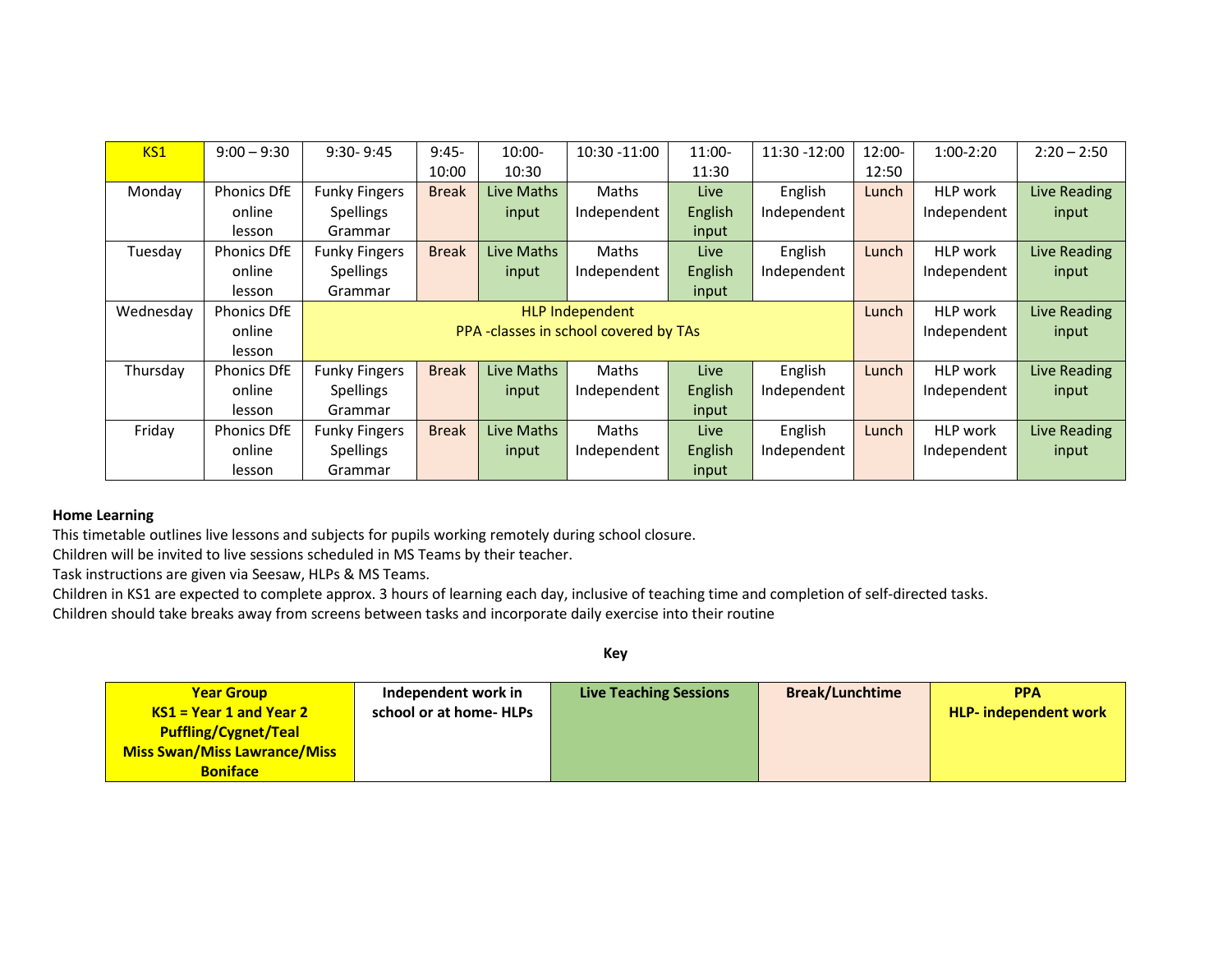| Year $3/4$ | $9:00 - 9:30$     | $9:30 -$     | 10:00 - 10:30 | 10:30-11:00                           | 11:00           | 11:15-11:45 | 11:45-12:00 | 12:00 | $1:00 - 2:20$   | $2:20 - 2:50$ |
|------------|-------------------|--------------|---------------|---------------------------------------|-----------------|-------------|-------------|-------|-----------------|---------------|
|            |                   | 10:00        |               |                                       |                 |             |             |       |                 |               |
|            |                   |              |               |                                       | 11:15           |             |             | 12:50 |                 |               |
| Monday     | Spelling          | Live         | Maths         | Live English                          | <b>Break</b>    | English     | Reading for | Lunch | <b>HLP</b> work | Live          |
|            | <b>Activities</b> | Maths        | Independent   | input                                 |                 | Independent | Pleasure    |       | Independent     | Reading       |
|            | Independent       | input        |               |                                       |                 |             |             |       |                 | input         |
| Tuesday    | <b>Spelling</b>   | Live         | Maths         | Live English                          | <b>Break</b>    | English     | Reading for | Lunch | HLP work        | Live          |
|            | <b>Activities</b> | <b>Maths</b> | Independent   | input                                 |                 | Independent | Pleasure    |       | Independent     | Reading       |
|            | Independent       | input        |               |                                       |                 |             |             |       |                 | input         |
|            |                   |              |               |                                       |                 |             |             |       |                 |               |
| Wednesday  | <b>Spelling</b>   |              |               |                                       | HLP Independent |             |             | Lunch | HLP work        | Live          |
|            | <b>Activities</b> |              |               | PPA- classes in school covered by TAs |                 |             |             |       | Independent     | Reading       |
|            | Independent       |              |               |                                       |                 |             |             |       |                 | input         |
| Thursday   | <b>Spelling</b>   | Live         | Maths         | Live English                          | <b>Break</b>    | English     | Reading for | Lunch | <b>HLP</b> work | <b>Live</b>   |
|            | <b>Activities</b> | <b>Maths</b> | Independent   | input                                 |                 | Independent | Pleasure    |       | Independent     | Reading       |
|            | Independent       | input        |               |                                       |                 |             |             |       |                 | input         |
| Friday     | <b>Spelling</b>   | Live         | <b>Maths</b>  | Live English                          | <b>Break</b>    | English     | Reading for | Lunch | HLP work        | Live          |
|            | <b>Activities</b> | Maths        | Independent   | input                                 |                 | Independent | Pleasure    |       | Independent     | Reading       |

# **Home Learning**

This timetable outlines live lessons and subjects for pupils working remotely during school closure.

Children will be invited to live sessions scheduled in MS Teams by their teacher.

Task instructions are given via Seesaw, HLPs & MS Teams.

Children in LKS2 are expected to complete approx. 4 hours of learning each day, inclusive of teaching time and completion of self -directed tasks.

Children should take breaks away from screens between tasks and incorporate daily exercise into their day.

| Year $3/4$                 | Independent work in     | <b>Live Teaching Sessions</b> | <b>Break/Lunchtime</b> | <b>PPA</b>                   |
|----------------------------|-------------------------|-------------------------------|------------------------|------------------------------|
| Sandpiper/Kingfisher/Eider | school or at home- HLPs |                               |                        | <b>HLP-</b> independent work |
| Mrs Meyers/Mrs Joyce/Mrs   |                         |                               |                        |                              |
| <b>Swanson</b>             |                         |                               |                        |                              |